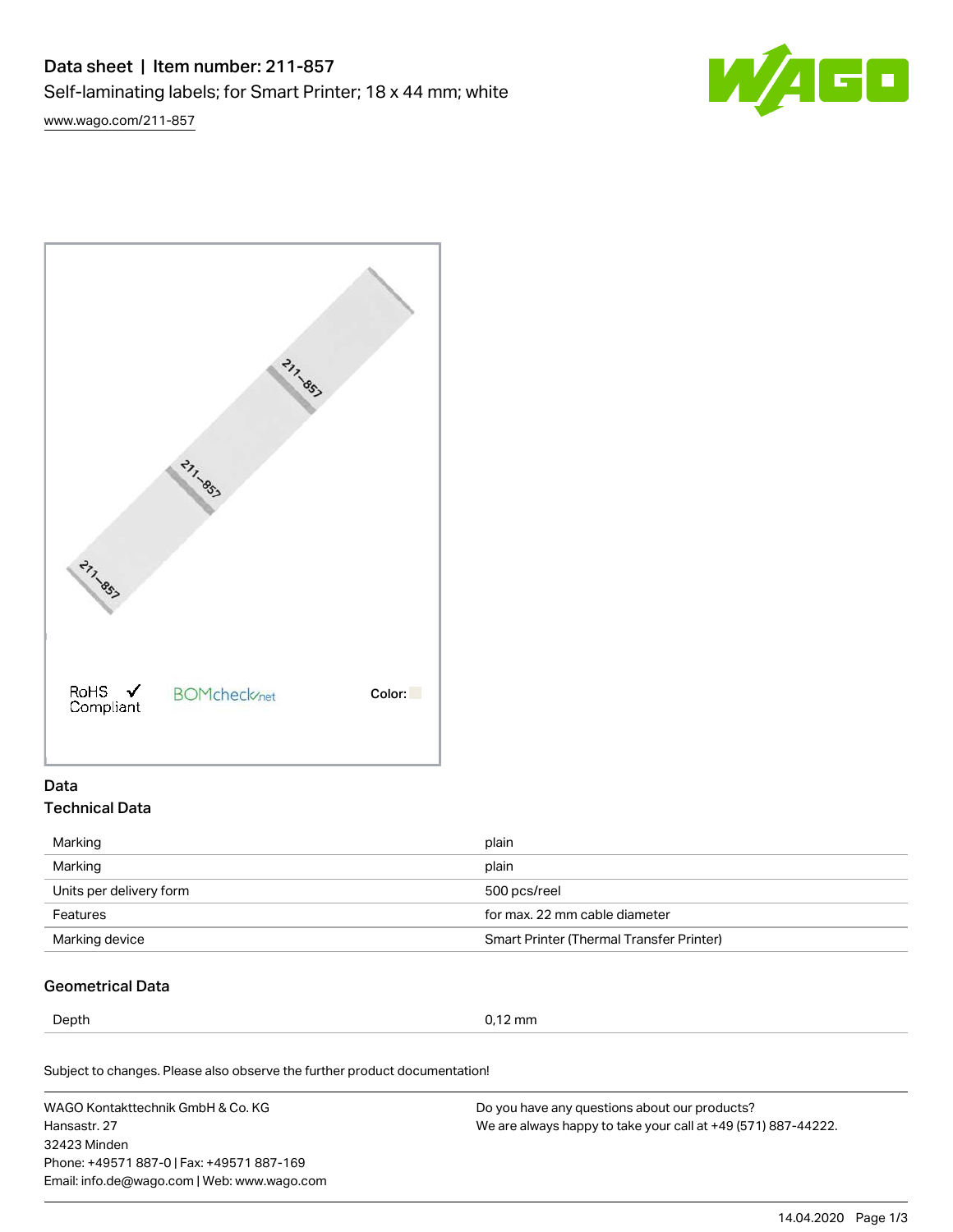[www.wago.com/211-857](http://www.wago.com/211-857)



| Marking surface | 18 x 44 mm |
|-----------------|------------|
|                 |            |

#### Mechanical data

| Mounting type    | Wrapping                                             |
|------------------|------------------------------------------------------|
| Smear resistance | smudge-proof in conjunction with 258-5014 Ink Ribbon |

## Material Data

| Color                | white              |
|----------------------|--------------------|
| Material             | <b>PVC</b>         |
| Adhesive information | Acrylic; permanent |
| Halogen-free         | Yes                |
| Weight               | 340 g              |

## Environmental Requirements

| Surrounding air (storage) temperature   | 10 … 22 °C  |
|-----------------------------------------|-------------|
| Surrounding air (operating) temperature | -30  120 °C |
| Relative humidity                       | 40  50 %    |

## Commercial data

| Product Group      | 2 (Terminal Block Accessories) |
|--------------------|--------------------------------|
| Packaging type     | <b>BOX</b>                     |
| Country of origin  | DE                             |
| <b>GTIN</b>        | 4055143082822                  |
| Customs Tariff No. | 39191080888                    |

## **Counterpart**

## Compatible products

#### Marking accessories

# **Downloads Documentation**

#### Additional Information

Subject to changes. Please also observe the further product documentation!

WAGO Kontakttechnik GmbH & Co. KG Hansastr. 27 32423 Minden Phone: +49571 887-0 | Fax: +49571 887-169 Email: info.de@wago.com | Web: www.wago.com

Do you have any questions about our products? We are always happy to take your call at +49 (571) 887-44222.